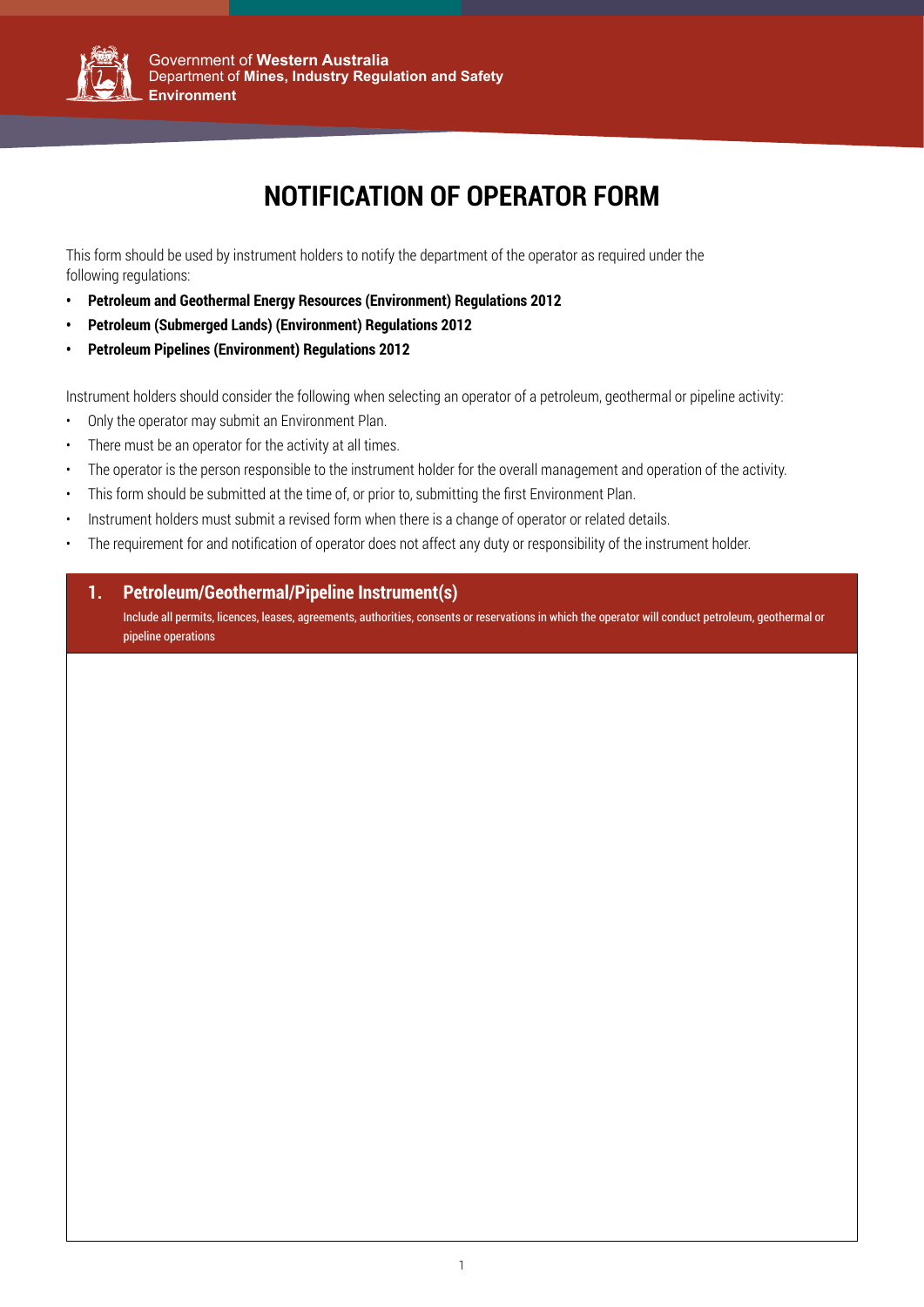#### **2. Instrument holder(s) of the Petroleum/Geothermal/Pipeline Instruments Specified Above** Include all legal entities listed on the instruments(s) (e.g. companies or corporations)

| <b>Company Name:</b>      | <b>ACN/ABN No.</b> |  |
|---------------------------|--------------------|--|
| <b>Business Address:</b>  |                    |  |
| <b>Contact Person:</b>    | <b>Position:</b>   |  |
| <b>Daytime Telephone:</b> | <b>Mobile:</b>     |  |
| Email:                    |                    |  |

| <b>Company Name:</b>      | <b>ACN/ABN No.</b> |
|---------------------------|--------------------|
| <b>Business Address:</b>  |                    |
| <b>Contact Person:</b>    | <b>Position:</b>   |
| <b>Daytime Telephone:</b> | <b>Mobile:</b>     |
| Email:                    |                    |

| <b>Company Name:</b>      | <b>ACN/ABN No.</b> |  |
|---------------------------|--------------------|--|
| <b>Business Address:</b>  |                    |  |
| <b>Contact Person:</b>    | <b>Position:</b>   |  |
| <b>Daytime Telephone:</b> | <b>Mobile:</b>     |  |
| Email:                    |                    |  |

| 3.<br><b>Activity and Environment Plan</b><br>The instrument holder appoints the operator for the following activities:<br>(Please note a revised notification form should be submitted in accordance with the regulations if there are material changes.) |                                                                                                                                                                                                                                                                                      |                                                                                                                                                           |                               |                                                                                                                                                |
|------------------------------------------------------------------------------------------------------------------------------------------------------------------------------------------------------------------------------------------------------------|--------------------------------------------------------------------------------------------------------------------------------------------------------------------------------------------------------------------------------------------------------------------------------------|-----------------------------------------------------------------------------------------------------------------------------------------------------------|-------------------------------|------------------------------------------------------------------------------------------------------------------------------------------------|
| <b>Activity:</b><br>(select all<br>that apply)                                                                                                                                                                                                             | All petroleum, geothermal or pipeline activities within the above-listed instruments<br>Airborne Survey<br>Drilling<br>Facility Care and Maintenance<br><b>Facility Construction</b><br><b>Facility Decommissioning</b><br><b>Facility Operations</b><br><b>Hydraulic Fracturing</b> | Other Surveys<br>(e.g. geochemical)<br>Pipeline Construction<br>Pipeline Decommissioning<br>Pipeline Operations<br>Remediation/Closure/<br>Rehabilitation | Pipeline Care and Maintenance | Seismic Survey<br>Well / Production Tests<br>Well Care and Maintenance<br>Well Decommissioning<br>Well Interventions<br><b>Well Operations</b> |
| <b>Title of</b><br><b>Environment</b><br>Plan(s):                                                                                                                                                                                                          | Other not specified above:                                                                                                                                                                                                                                                           |                                                                                                                                                           | <b>Document</b><br>Number(s): |                                                                                                                                                |
|                                                                                                                                                                                                                                                            |                                                                                                                                                                                                                                                                                      |                                                                                                                                                           |                               |                                                                                                                                                |